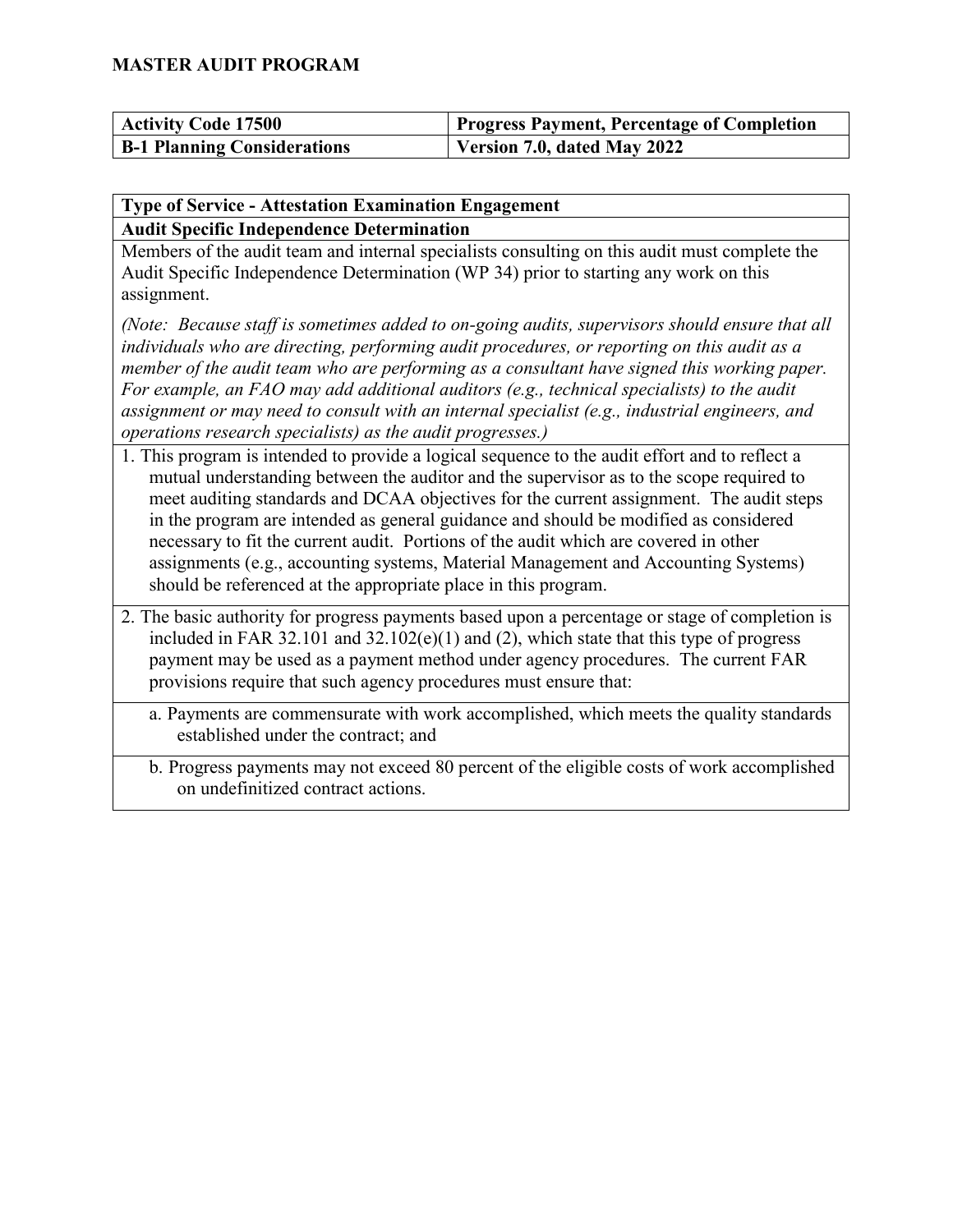#### **Type of Service - Attestation Examination Engagement**

- 3. DFARS 232.102(e)(2) limits such progress payments within DoD to contracts for construction, shipbuilding and ship conversion, alteration or repair. Generally speaking, the requirements of FAR/DFARS are implemented through department or agency directives or instructions. For example, the Navy implements these requirements through Secretary of the Navy (SECNAV) Instruction 7810.12C, Shipbuilding Progress Payments (current version is dated December 23, 2005). Typically, a special contract clause is negotiated based on that instruction which authorizes progress payments based on a percentage or stage of completion, subject to several restrictions and limitations specified in the contract clause. The clauses used for Navy contracts have usually included provisions which specifically address the criteria for (a) computation of payments, (b) establishing billing price, (c) allocating total contract price of each vessel, (d) invoices, (e) physical progress and weighting factors, (f) incurred costs, (g) retentions, and (h) certifications and audits. This contract clause is normally supplemented by Memorandums of Agreement (MOAs) relating to billing price revisions, the contractor's progressing system, and physical progress and weighting factors.
- 4. Contract financing should be administered to aid the acquisition process; however, the contracting officer needs to avoid any undue risk of monetary loss to the Government through financing. Therefore, the contractor's use of the contract financing provided and the contractor's financial status need to be monitored. The risk of an overstated request for progress payment is highest when a contractor is experiencing cash flow or performance problems. Consequently, the auditor should be alert for high risk situations such as poor financial conditions, low cash balances, losses on contract work, etc. During performance of risk assessments, auditors are reminded to contact the contracting officer to obtain the contractor's financial condition information for risk assessment purposes. The purpose of the audit is to evaluate the propriety of the progress payment request. Critical factors in making this determination include:
	- a. The contractor's compliance with the contract clause, memorandums of agreement, and progressing system as approved by the contracting officer.
	- b. The reasonableness of the contractor's estimates to complete. Understatement of the estimates at completion could result in overpayment and excessive financing costs.
	- c. The reliability of the contractor's accounting systems. To the extent that payments may be limited to a percentage of incurred costs and the physical completion percentage is computed based on labor hours and costs incurred, auditors must consider the reliability of the accounting systems that record and report such actual data when planning the scope of the review. Furthermore, costs related to undefinitized contract actions must be separately identified since FAR  $32.102(e)(2)$  limits progress payments on these costs.
	- d. The proper liquidation of progress payments. Upon preliminary acceptance of a vessel, progress payments should be liquidated to the extent paid under the contract for that vessel.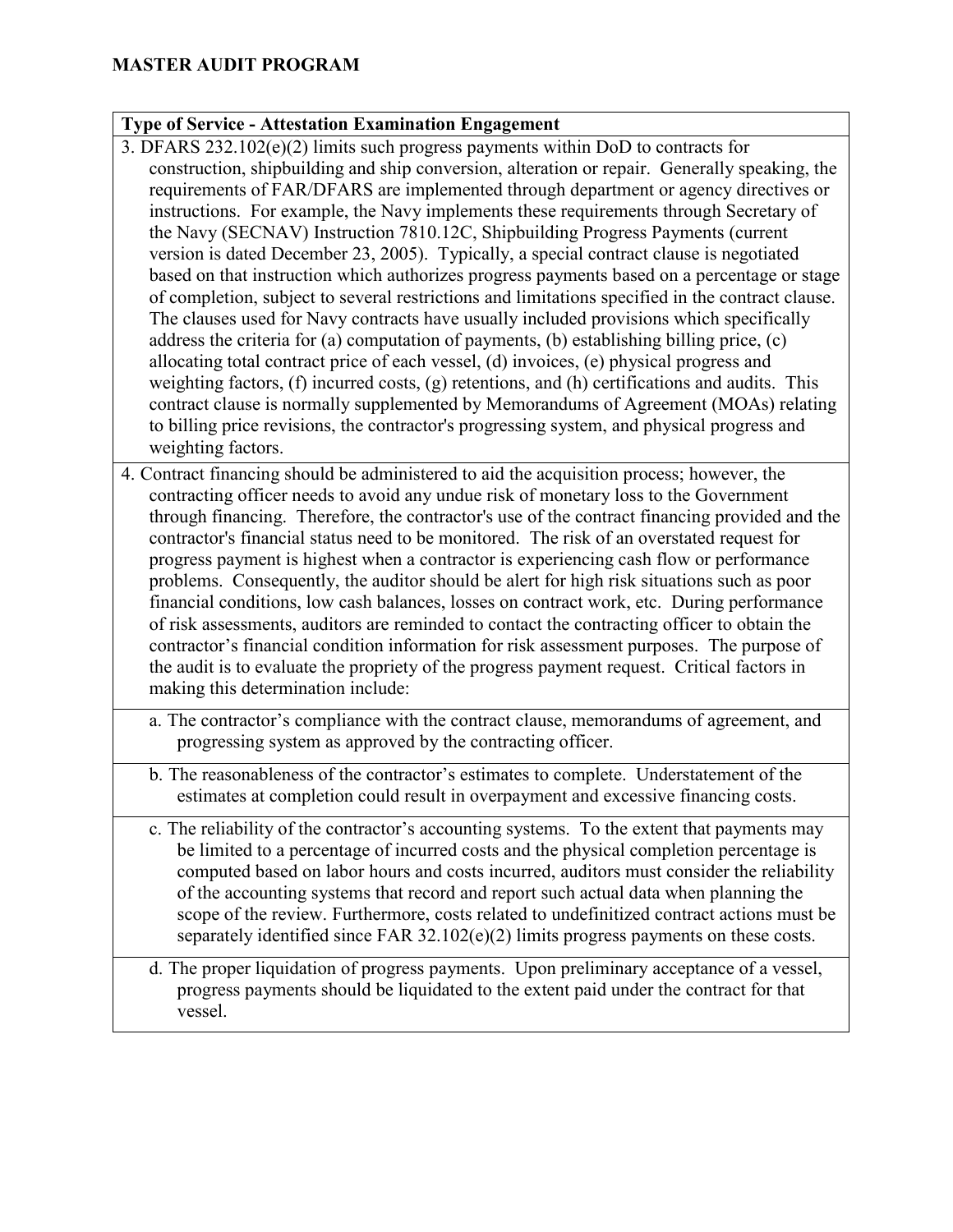#### **Type of Service - Attestation Examination Engagement**

- e. The adequacy of the contractor's financial condition to continue contract performance (see B-1, Step 10). While the contracting officer is responsible for assessing the contractor's financial condition, auditors should immediately alert the contracting officer if they become aware of information that may indicate unfavorable or adverse financial conditions that could impede a contractor's ability to perform on Government contracts (e.g. audit leads, significant events, current economic conditions, etc.).
- 5. The scope of progress payment reviews will depend on how much reliance can be placed on the contractor's accounting system, internal controls, cost representations, and billing procedures. If the results of prior audits and the preliminary audit steps indicate low audit risk, a limited review of the progress payment should be made. This decision must reflect a mutual understanding between the auditor and supervisor as to the scope required to meet auditing standards and DCAA objectives for the current assignment. This program does not replace individual auditor judgment and may be supplemented to satisfy the needs of a particular assignment.

#### **Other Planning Considerations**

Prior to commencing the audit, review Agency guidance that may impact the audit and adjust the scope and procedures appropriately.

#### **References**

1. The Progress Payment clause in the contract

2. FAR 32.102(e) and DoD FAR Supplement 232.102

3. Price Revision Clause in the contract

4. CAM 14-200 "Audit of Progress Payments"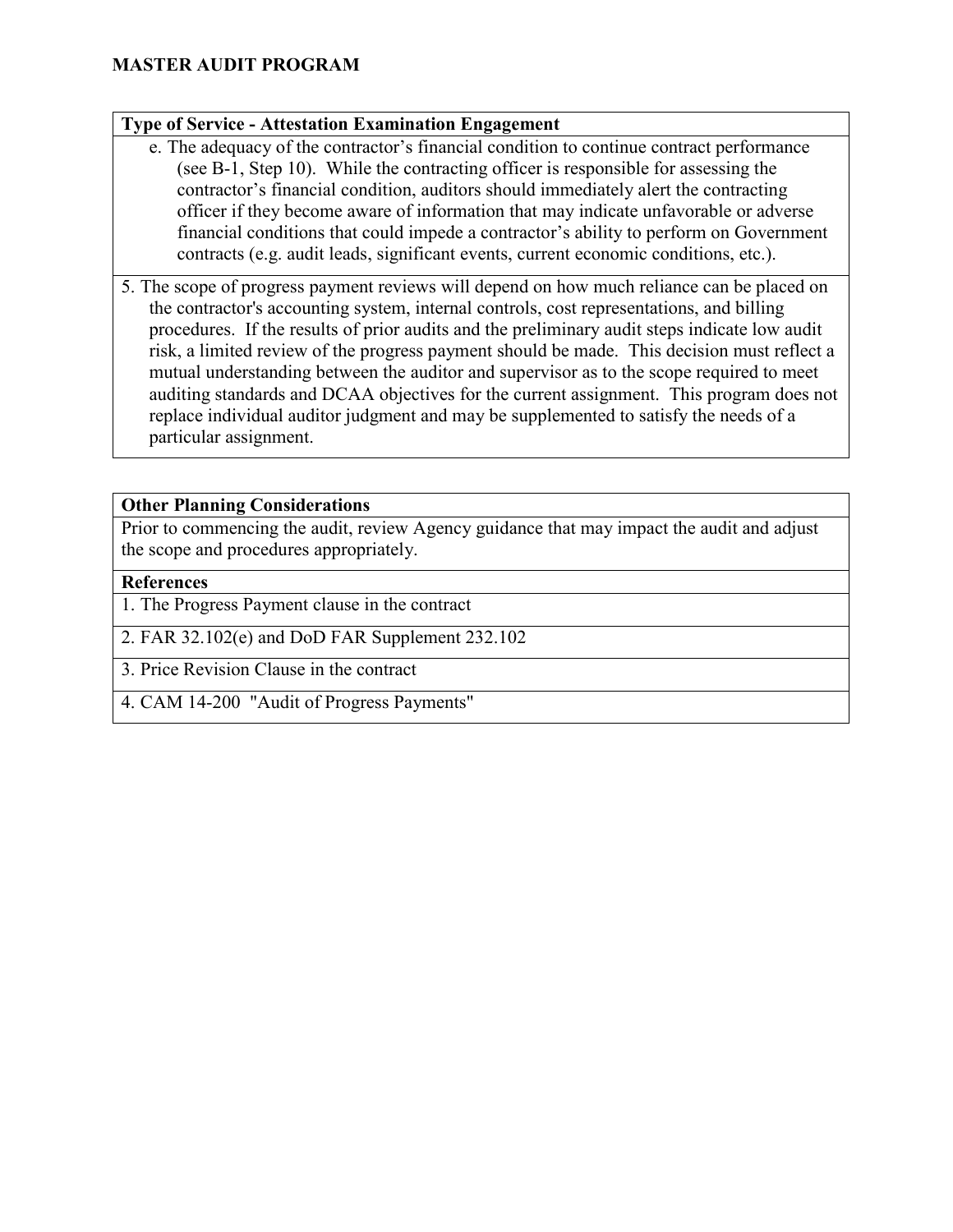| <b>B-1 Preliminary Steps</b>                                                                                                                                                                                                                                                                                                                                                                                                                            | <b>WP Reference</b> |
|---------------------------------------------------------------------------------------------------------------------------------------------------------------------------------------------------------------------------------------------------------------------------------------------------------------------------------------------------------------------------------------------------------------------------------------------------------|---------------------|
| Version 7.0, dated May 2022                                                                                                                                                                                                                                                                                                                                                                                                                             |                     |
| 1. Obtain the request for audit, the contractor's progress payment request, and<br>the supervisory auditor's risk assessment and preaudit instructions. Review<br>and consider in establishing the scope of audit to ensure appropriate<br>coverage of specific areas of concern.                                                                                                                                                                       |                     |
| 2. Review permanent files and/or current audit assignments to ensure that<br>related findings from earlier audits are considered in the scope of follow-up<br>reviews. (Note: Such information may not be separately maintained in a<br>permanent file, but rather may be contained in individual current audit<br>assignments.)                                                                                                                        |                     |
| 3. Review permanent file to determine if previous audits included findings and<br>recommendations that impact the subject matter. If there were findings,<br>auditors should document this information in the risk assessment and<br>perform the following procedures:                                                                                                                                                                                  |                     |
| Ask contractor management if corrective actions were taken to address<br>a.<br>findings and recommendations reported in previous DCAA audits (e.g.,<br>questioned costs, business system deficiencies, CAS audits) that are<br>relevant to the subject matter of audit. If yes, have contractor explain<br>corrective actions taken and determine if additional audit procedures<br>should be included in the fieldwork to test the corrective actions. |                     |
| b. Document the results of the inquiry and the impact to the subject matter.                                                                                                                                                                                                                                                                                                                                                                            |                     |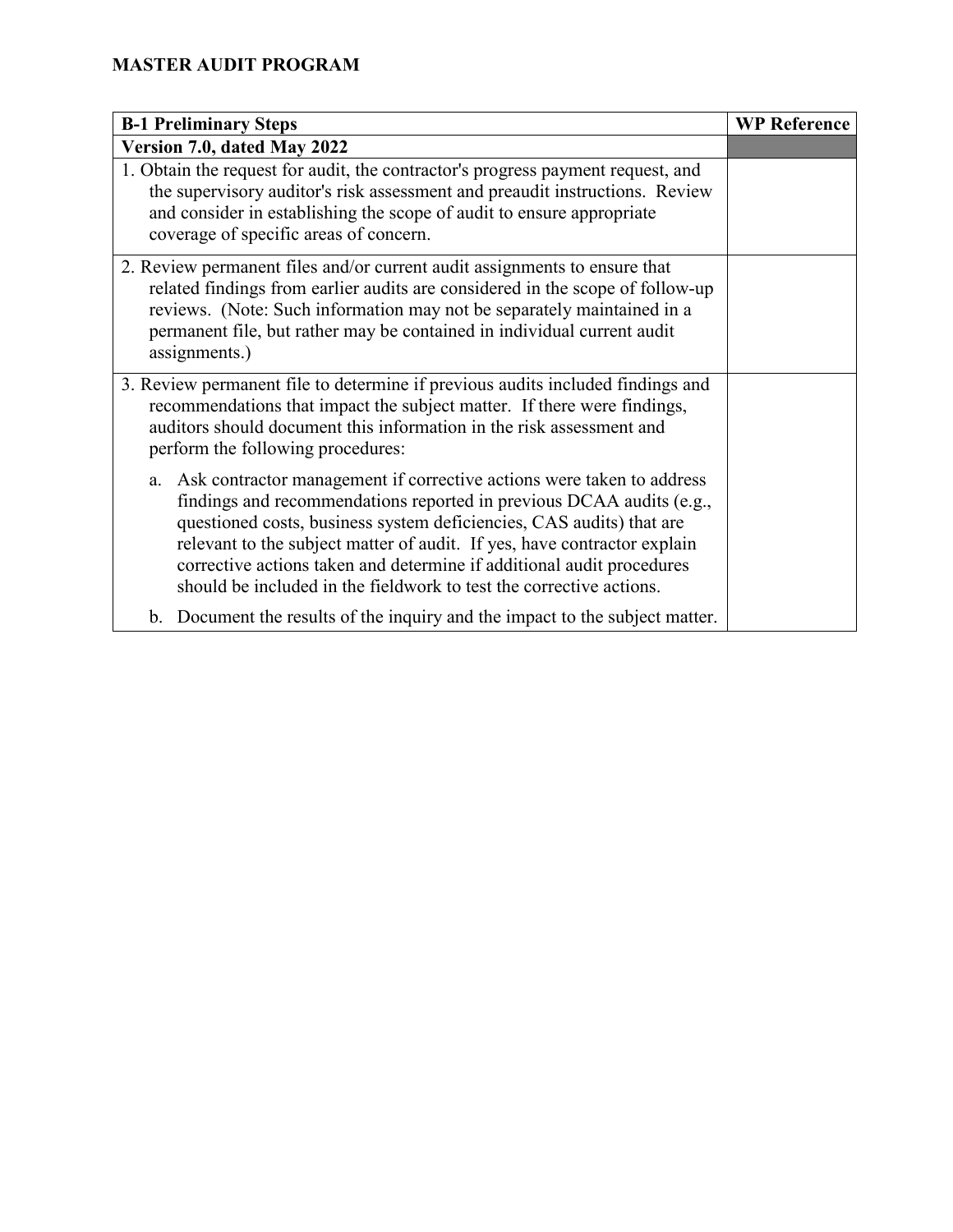| <b>B-1 Preliminary Steps</b>                                                                                                                                                                                                                                                                                                                                                | <b>WP Reference</b> |
|-----------------------------------------------------------------------------------------------------------------------------------------------------------------------------------------------------------------------------------------------------------------------------------------------------------------------------------------------------------------------------|---------------------|
| 4. Review permanent file to determine if the contractor has previously provided<br>other studies or audits (e.g., summary listing of internal audits or external<br>audit reports) that directly relate to the subject matter under audit. If there<br>are no other studies or audits, document that information in the working<br>papers and perform the procedures below. |                     |
| a. Ask contractor management if internal audits were performed. If yes,<br>request contractor provide a summary listing of the internal audits that<br>would assist us in understanding and evaluating the efficacy of the<br>internal controls relevant to the subject matter of the audit.                                                                                |                     |
| b. If the review of the perm file or the contractor identifies relevant internal<br>audits:                                                                                                                                                                                                                                                                                 |                     |
| Determine if access to these reports is necessary to complete the<br>٠<br>evaluation of the relevant internal controls to support the risk<br>assessment or audit procedures related to the subject matter of the<br>audit. There must be a nexus between the internal audit reports and<br>the scope of this specific assignment.                                          |                     |
| Document the results of the determination in writing.<br>$\bullet$                                                                                                                                                                                                                                                                                                          |                     |
| If assignment is at a major contractor location, coordinate with the<br>٠<br>CAD or FAO point of contact (POC) for internal audit reports to<br>request the contractor provide access to the reports.                                                                                                                                                                       |                     |
| If assignment is at a non-major contractor and the FAO does not<br>$\bullet$<br>have a designated POC, the auditor should request the contractor<br>provide access to the internal audit reports.                                                                                                                                                                           |                     |
| The request should include information on how the internal audit report<br>c.<br>is relevant to the DCAA audit. Place a copy of the request in the<br>assignment administrative working papers.                                                                                                                                                                             |                     |
| If the review of the perm file or the contractor identifies relevant other<br>d.<br>audits or studies:                                                                                                                                                                                                                                                                      |                     |
| Obtain publicly available information for the relevant other<br>Government agency audits (e.g., websites for DoD IG or other IGs,<br>service audit agencies, etc.).                                                                                                                                                                                                         |                     |
| Make appropriate adjustments to your risk assessment and planned<br>procedures based on the reported findings.                                                                                                                                                                                                                                                              |                     |
| e. Document the results of the inquiries including the response received<br>from the contractor for any request for access to internal audit reports.<br>(If access was not granted this should include the contractor's rationale<br>or justification for not granting access).                                                                                            |                     |
| Determine if additional audit procedures are needed to respond to<br>identified risk.                                                                                                                                                                                                                                                                                       |                     |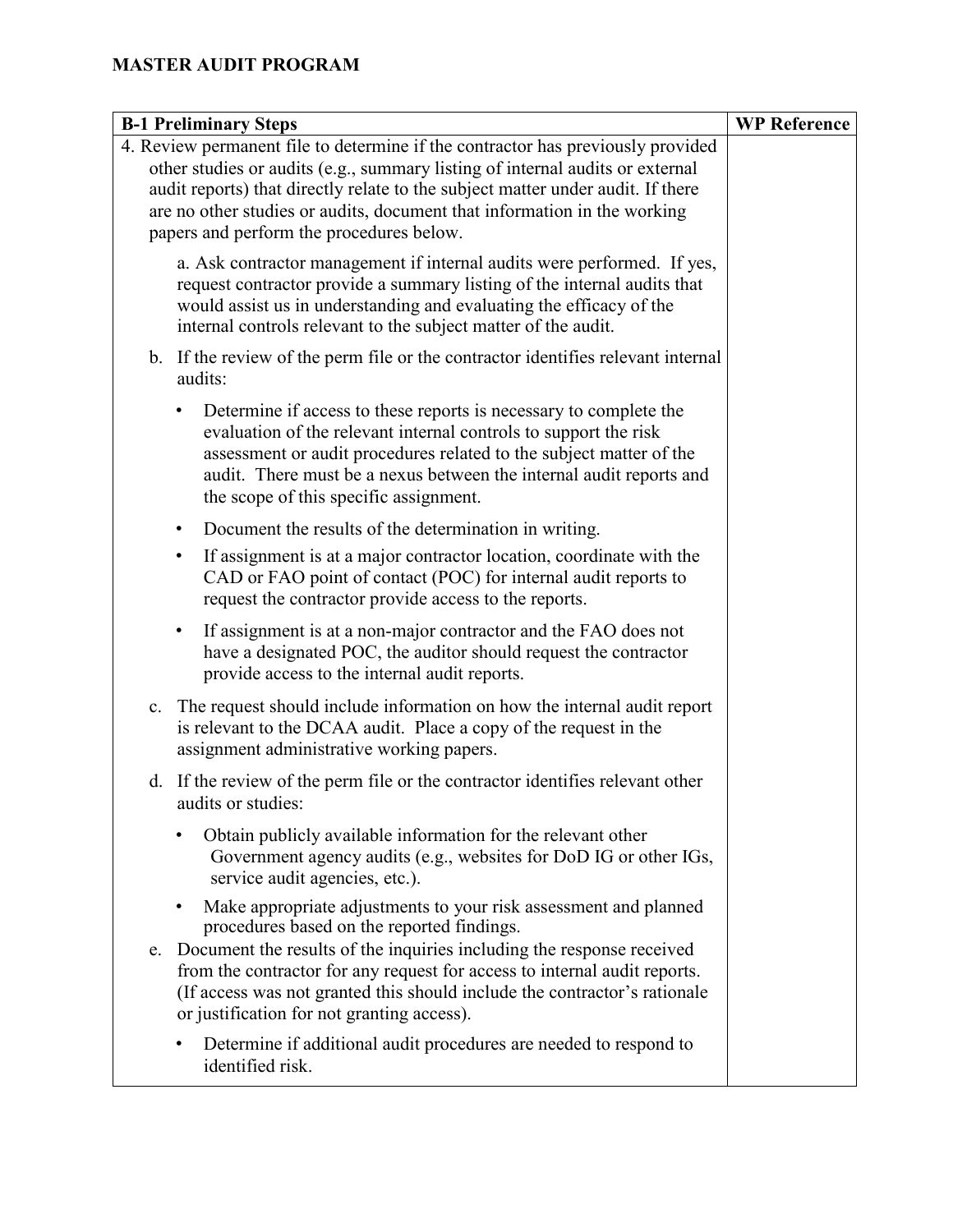| <b>B-1 Preliminary Steps</b>                                                                                                                                                                                                                                                                     | <b>WP Reference</b> |
|--------------------------------------------------------------------------------------------------------------------------------------------------------------------------------------------------------------------------------------------------------------------------------------------------|---------------------|
| 5. Using the framework and the guidelines in WP B-2, obtain and document an<br>understanding of the contractor's key internal controls that are relevant to<br>the audit. Auditors should be able to obtain a major portion of this<br>understanding during a walkthrough of the subject matter. |                     |
| 6. Review the contract/contract brief and referenced Memorandums of<br>Agreement (MOAs) for terms and conditions affecting progress payment<br>requests and cost or performance reporting requirements.                                                                                          |                     |
| 7. Review the contractor's progressing system description. Most contract<br>payment clauses require the contractor to submit a description of its<br>"progressing system" for review and approval by the contracting officer.<br>The system should provide:                                      |                     |
| Documentation supporting the physical percentage of completion<br>a.<br>computation for the specific contract.                                                                                                                                                                                   |                     |
| b. Traceability of allocable costs from the progress payment billings and<br>physical completion computation to the cost accounting system.                                                                                                                                                      |                     |
| 8. Obtain and review the contractor's most recent detailed (bottom-up) estimate<br>at completion (EAC). Ensure that it is no older than the required revision<br>frequency specified in the progress payment clause (normally quarterly).                                                        |                     |
| 9. Review any Integrated Program Management Reports (IPMRs),<br>Cost/Schedule Status Reports (C/SSRs) - (see CAM 14-205(e)(1)(b)), or<br>similar reports or charts prepared by the contractor, and identify any cost,<br>technical, or schedule problems which could affect the EAC.             |                     |
| 10. Contact Government contract administration and program office officials<br>to $(1)$ identify any cost, technical, or schedule problems and $(2)$ determine<br>what these officials have done to evaluate the EAC. Assess the adequacy<br>of any evaluations performed as follows:            |                     |
| Review the latest copies of any Government specialist evaluations, cost<br>a.<br>analyses, or other program management reports pertaining to evaluation<br>of costs or schedule. This includes any progress/milestone charts or<br>similar systems which assess contractor progress.             |                     |
| b. Determine if the Government evaluations of the EAC considered any<br>cost or schedule problems (identified in IPMRs, progress/milestone<br>charts, or similar data). (see CAM 14-205).                                                                                                        |                     |
| c. When these evaluations present a range of EACs, inquire as to which is<br>most likely.                                                                                                                                                                                                        |                     |
| 11. Request a Government specialist evaluation of the progress payment<br>request if appropriate (see CAM Appendix B-100).                                                                                                                                                                       |                     |
| 12. Contact the contracting officer to ascertain any known concerns that impact<br>the audit and adjust the audit scope and procedures accordingly.                                                                                                                                              |                     |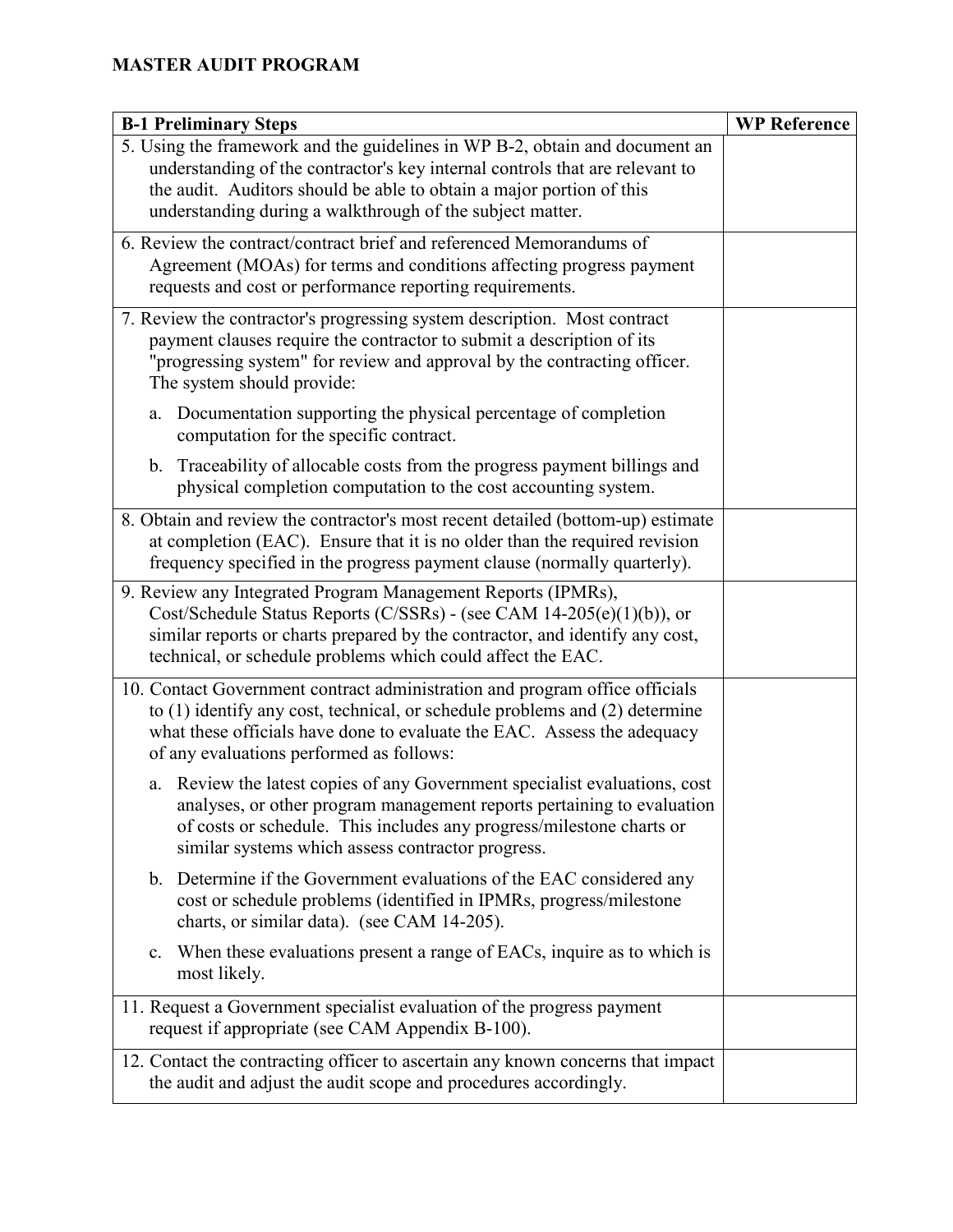| <b>B-1 Preliminary Steps</b>                                                                                                                                                                                                                                                                                                                                                                                                                                                                                                                                                                                  | <b>WP Reference</b> |
|---------------------------------------------------------------------------------------------------------------------------------------------------------------------------------------------------------------------------------------------------------------------------------------------------------------------------------------------------------------------------------------------------------------------------------------------------------------------------------------------------------------------------------------------------------------------------------------------------------------|---------------------|
| 13. Notify the appropriate contracting officer of the commencement of the risk<br>assessment and that the expected completion date will be provided in the<br>formal acknowledgement once the risk assessment is complete. The<br>acknowledgement process should be performed in accordance with CAM 4-<br>104.                                                                                                                                                                                                                                                                                               |                     |
| 14. Determine if the progress payment request includes significant costs or<br>estimates applicable to subcontractors or partners under teaming<br>arrangements. If so, determine what actions the contractor has taken to<br>ensure that progress payments to its subcontractors or partners conform to<br>the progress payment provisions of the contract. If the required analyses<br>are not performed or are considered inadequate and these costs cannot be<br>evaluated by other techniques (other current or historical data), an assist<br>audit should be coordinated/requested (see CAM 14-205i.). |                     |
| 15. During the entrance conference, or other appropriate meeting, make specific<br>inquiries of contractor management and other appropriate parties regarding<br>the following:                                                                                                                                                                                                                                                                                                                                                                                                                               |                     |
| Their knowledge of any actual, suspected, or alleged fraud or<br>a.<br>noncompliance with laws and regulations affecting the period of time<br>corresponding to the subject matter under audit (AT-C 205.33)                                                                                                                                                                                                                                                                                                                                                                                                  |                     |
| b. If any specialists (internal or external) were used in the preparation of<br>the subject matter. If yes, have the contractor explain how the<br>specialists were used in the preparation of the subject matter.<br>$(AT-C 205.16)$                                                                                                                                                                                                                                                                                                                                                                         |                     |
| Whether any investigations or legal proceedings, that are significant to<br>c.<br>the engagement objectives, have been initiated or are in process with<br>respect to the period of time corresponding to the subject matter.<br>(GAGAS 7.14)                                                                                                                                                                                                                                                                                                                                                                 |                     |
| The existence of other audits and studies (performed by other than<br>d.<br>DCAA) that relate to the subject matter under audit. If yes, have the<br>contractor explain the audits and studies performed, any related findings<br>or recommendations, and any contractor corrective actions taken.<br>(GAGAS 7.13)                                                                                                                                                                                                                                                                                            |                     |
| Note: Specifically document in the working papers; the inquiries and the<br>corresponding responses as well as how the responses affect the<br>performance of the engagement.                                                                                                                                                                                                                                                                                                                                                                                                                                 |                     |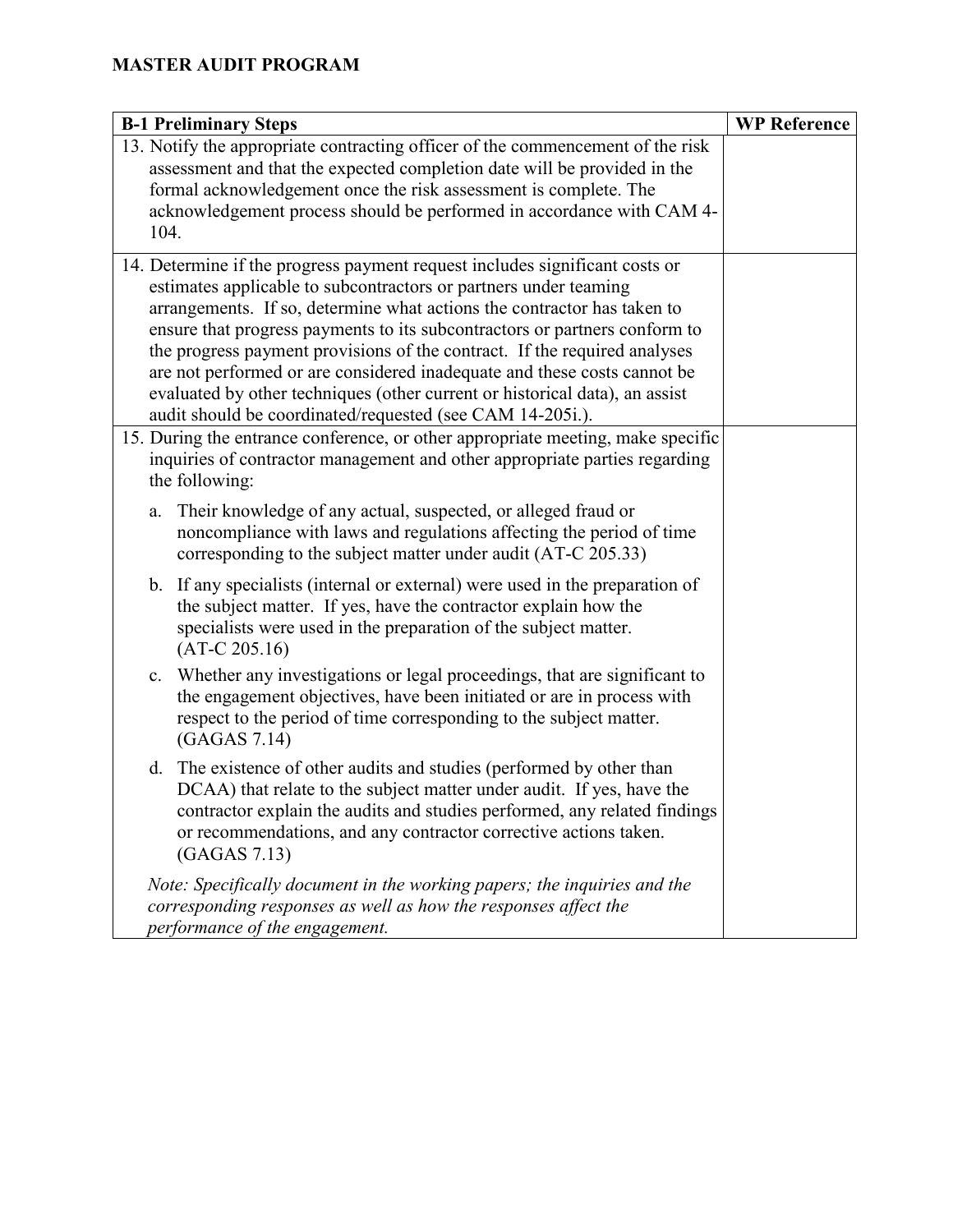| <b>B-1 Preliminary Steps</b>                                                                                                                                                                                                                                                                                                                    | <b>WP Reference</b> |
|-------------------------------------------------------------------------------------------------------------------------------------------------------------------------------------------------------------------------------------------------------------------------------------------------------------------------------------------------|---------------------|
| 16. Based on the team's understanding of the criteria, subject matter, and the<br>contractor and its environment, hold a planning meeting with the audit team<br>(at a minimum, Supervisor and Auditor) to discuss and identify potential<br>material noncompliances, whether due to error or fraud, that could affect<br>the subject matter.   |                     |
| The discussion should include:                                                                                                                                                                                                                                                                                                                  |                     |
| relevant prior audit experience (e.g., questioned cost, relevant reported<br>٠<br>estimating or accounting system deficiencies),                                                                                                                                                                                                                |                     |
| relevant aspects of the contractor and its environment,<br>٠                                                                                                                                                                                                                                                                                    |                     |
| risk of material noncompliance due to fraud (e.g., the extent of financial<br>٠<br>incentives, pressures to meet budget or contractual<br>commitments, and opportunities to commit and conceal fraud). See the<br>DoD IG website Fraud Detection Resources for Auditors for common<br>fraud risk factors. Copy link and paste into web browser, |                     |
| other factors identified that increase the risk of material noncompliance<br>٠<br>with laws and regulations, and                                                                                                                                                                                                                                |                     |
| the audit team's understanding of relevant key internal controls.<br>٠                                                                                                                                                                                                                                                                          |                     |
| Document the factors identified that increase the risk of material<br>noncompliance due to error or fraud that could affect the subject matter,<br>and design audit procedures to respond to the increased risk of material<br>noncompliance.                                                                                                   |                     |
| Communication among audit team members should continue as needed<br>throughout the audit regarding the risk of material misstatement and<br>noncompliance due to error or fraud.                                                                                                                                                                |                     |
| 17. Arrange and conduct an entrance conference with the contractor's<br>designated representative. If applicable, include a follow up with contractor<br>management on:                                                                                                                                                                         |                     |
| corrective actions that address previous DCAA audit findings and<br>recommendations,<br>other studies or audits that impact the subject matter.                                                                                                                                                                                                 |                     |
| 18. Issue a notification letter to the contractor regarding the audit in accordance<br>with CAM 4-302.3.                                                                                                                                                                                                                                        |                     |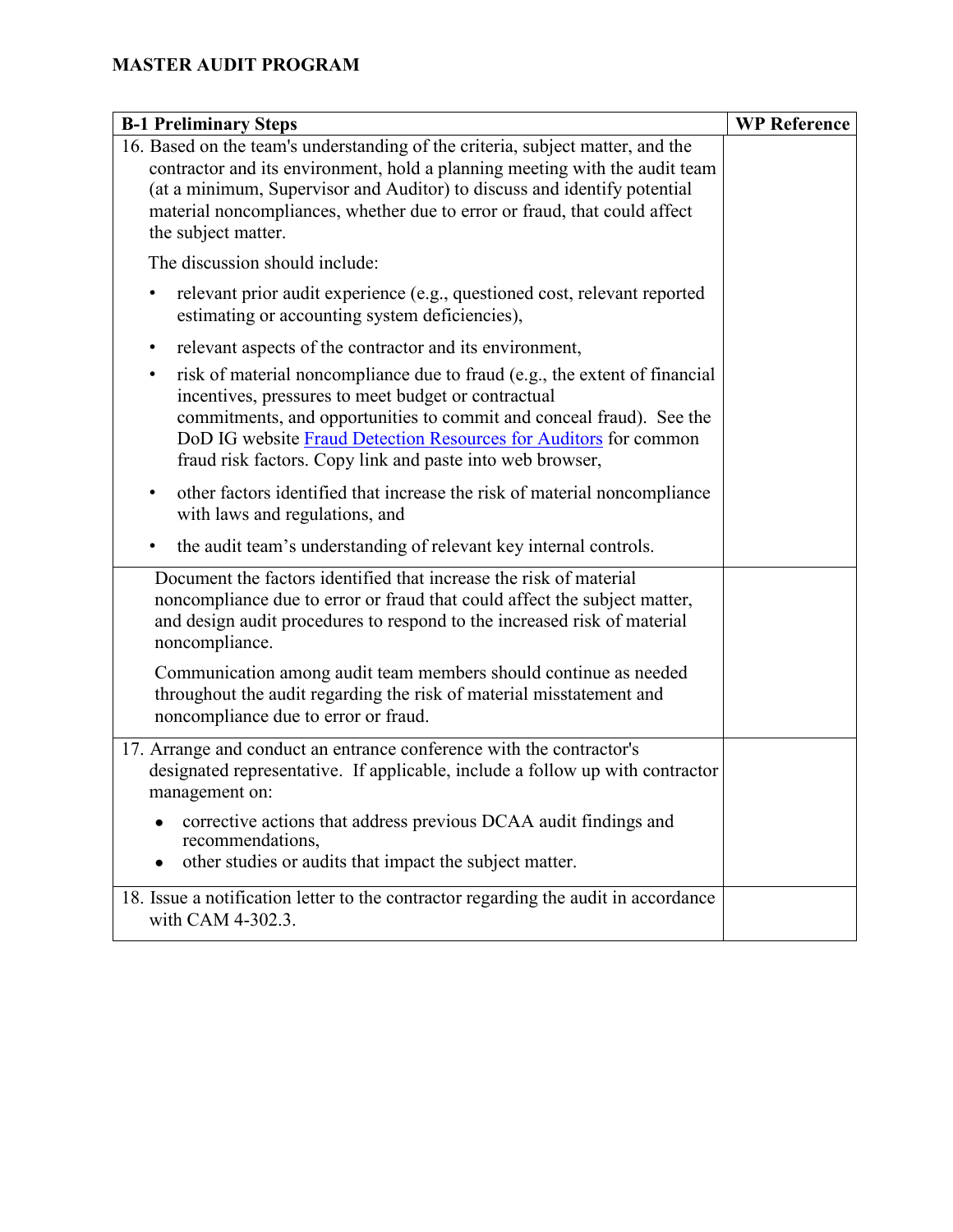| <b>C-1 Estimate to Complete</b>                                                                                                                                                                                                                                                                                                                                                                                                                  | <b>WP Reference</b> |
|--------------------------------------------------------------------------------------------------------------------------------------------------------------------------------------------------------------------------------------------------------------------------------------------------------------------------------------------------------------------------------------------------------------------------------------------------|---------------------|
| Version 7.0, dated May 2022                                                                                                                                                                                                                                                                                                                                                                                                                      |                     |
| Evaluate the reasonableness of the contractor's EACs used in calculating<br>billing prices and weighting factors. The scope of review should depend on<br>the auditor's knowledge of the contractor and the results of prior audits and<br>risk assessment.                                                                                                                                                                                      |                     |
| 1. When IPMRs or C/SSRs are available, determine if the EAC appears<br>reasonable when compared to projections using trend analysis techniques:                                                                                                                                                                                                                                                                                                  |                     |
| NOTE: Do not duplicate analyses available from the Contract<br>Administration Office (CAO) or Program Office.                                                                                                                                                                                                                                                                                                                                    |                     |
| a. Compare the cumulative to date Budgeted Cost of Work Scheduled<br>(BCWS), Budgeted Cost of Work Performed (BCWP), and Actual<br>Cost of Work Performed (ACWP), on a monthly basis. Depending<br>upon the stage of contract completion, this comparison may be best<br>shown by use of a graph. Compare to identify unusual fluctuations<br>(positive and negative) and trace to the cost account level to identify<br>the underlying reasons. |                     |
| b. Project the EAC using Cost Performance Indices (CPI)s and Schedule<br>Performance Indices (SPI)s as explained in Trend Analysis of EAC<br>using Performance Indexes.                                                                                                                                                                                                                                                                          |                     |
| c. Significant differences between the EACs projected using the CPI and<br>SPI and the contractor's "bottom-up" EAC may indicate serious<br>problems in the contractor's estimates and/or system and must be<br>thoroughly investigated.                                                                                                                                                                                                         |                     |
| d. Discuss significant differences with the contractor, the CAO, and the<br>Program Office, and request an explanation for the difference.                                                                                                                                                                                                                                                                                                       |                     |
| e. If not explained to the satisfaction of the auditor, request a specialist<br>evaluation on the items in question.                                                                                                                                                                                                                                                                                                                             |                     |
| 2. Evaluate the reasonableness of the contractor's EAC using the guidance in<br>CAM 9-300.                                                                                                                                                                                                                                                                                                                                                       |                     |
| a. Verify that the contractor has been consistent in its EAC preparation.                                                                                                                                                                                                                                                                                                                                                                        |                     |
| b. Verify that the contractor has used appropriate rates and factors.                                                                                                                                                                                                                                                                                                                                                                            |                     |
| c. Review the quantitative and qualitative aspects of the EAC for<br>reasonableness utilizing Government specialist assistance and assist<br>audits if considered necessary (see CAM B-100).                                                                                                                                                                                                                                                     |                     |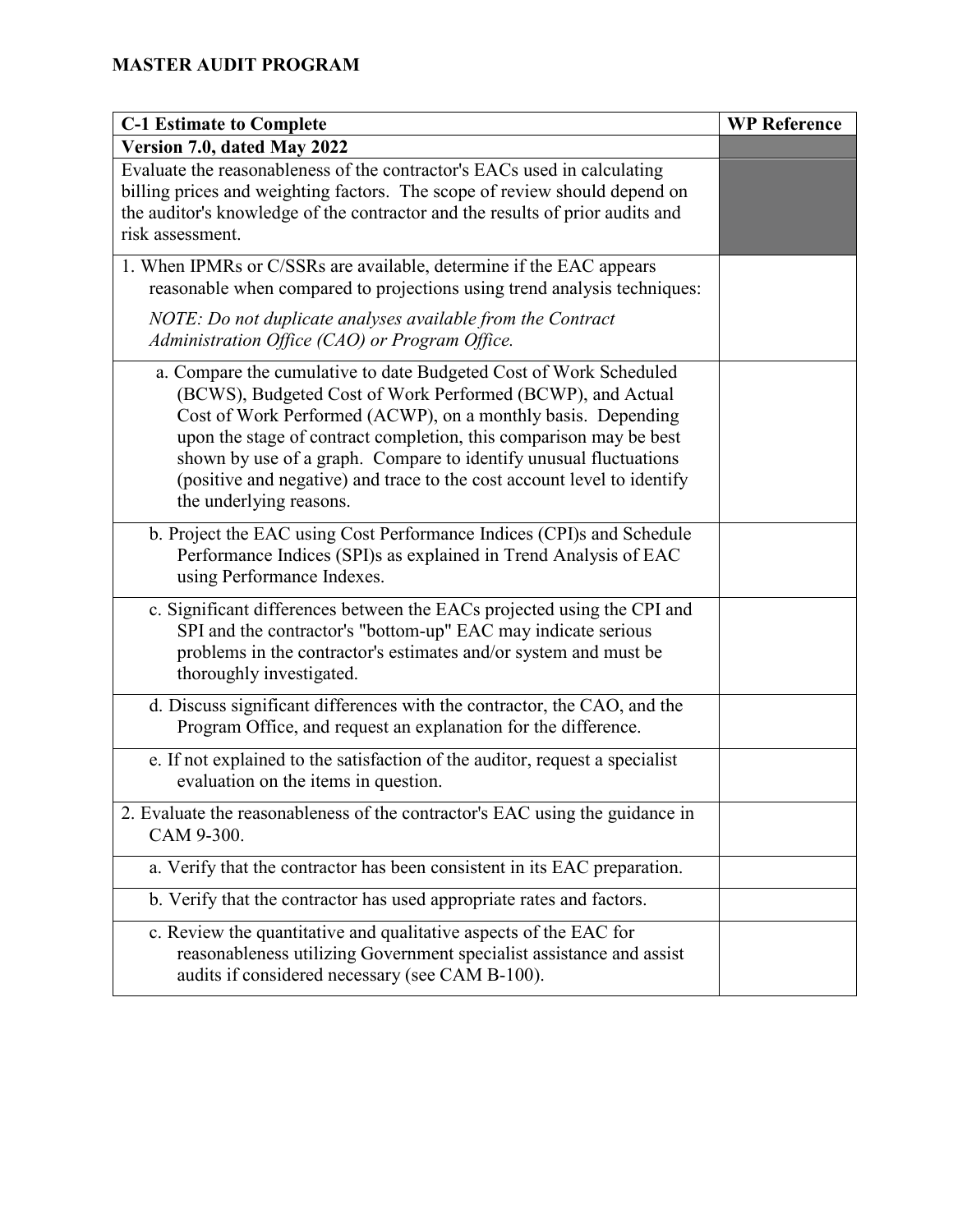| <b>D-1 Incurred Costs</b>                                                           | <b>WP Reference</b> |
|-------------------------------------------------------------------------------------|---------------------|
| Version 7.0, dated May 2022                                                         |                     |
| Incurred Costs. Contract payment clauses used by the Navy generally limit           |                     |
| payment to a specified percentage of allowable costs incurred as of the date the    |                     |
| progress payment/invoice is submitted. On each invoice, the contractor must         |                     |
| certify the allowable costs incurred. Such certification shall provide for cost     |                     |
| category reporting in accordance with the contractor's normal accounting system     |                     |
| and be broken down into direct material, direct labor, and indirect costs. In       |                     |
| evaluating this incurred cost limitation, the auditor should:                       |                     |
| 1. Verify that costs incurred are based on currently posted job cost subsidiary     |                     |
| ledgers or similar authorization controls.                                          |                     |
| 2. If retirement fund contributions are paid less frequently than quarterly, verify |                     |
| that pension accruals are excluded from incurred costs until such costs are         |                     |
| paid.                                                                               |                     |
| 3. Ensure that progress payment requests on costs related to undefinitized          |                     |
| contract actions are separately identified and are limited to 80% of eligible       |                     |
| costs as determined by the contract terms (see FAR $32.102(e)(2)$ ). In             |                     |
| addition, for DoD contracts, the auditor should be aware that no more than          |                     |
| 50% of the not-to-exceed price shall be expended by the Government until            |                     |
| the contractor submits a qualifying proposal to definitize the action.              |                     |
| Limitations are covered by DFARS 217.7404-4 for undefinitized contract              |                     |
| actions and DFARS 243.204-70-4 for undefinitized change orders. See                 |                     |
| CAM 14-202.3.e for guidance.                                                        |                     |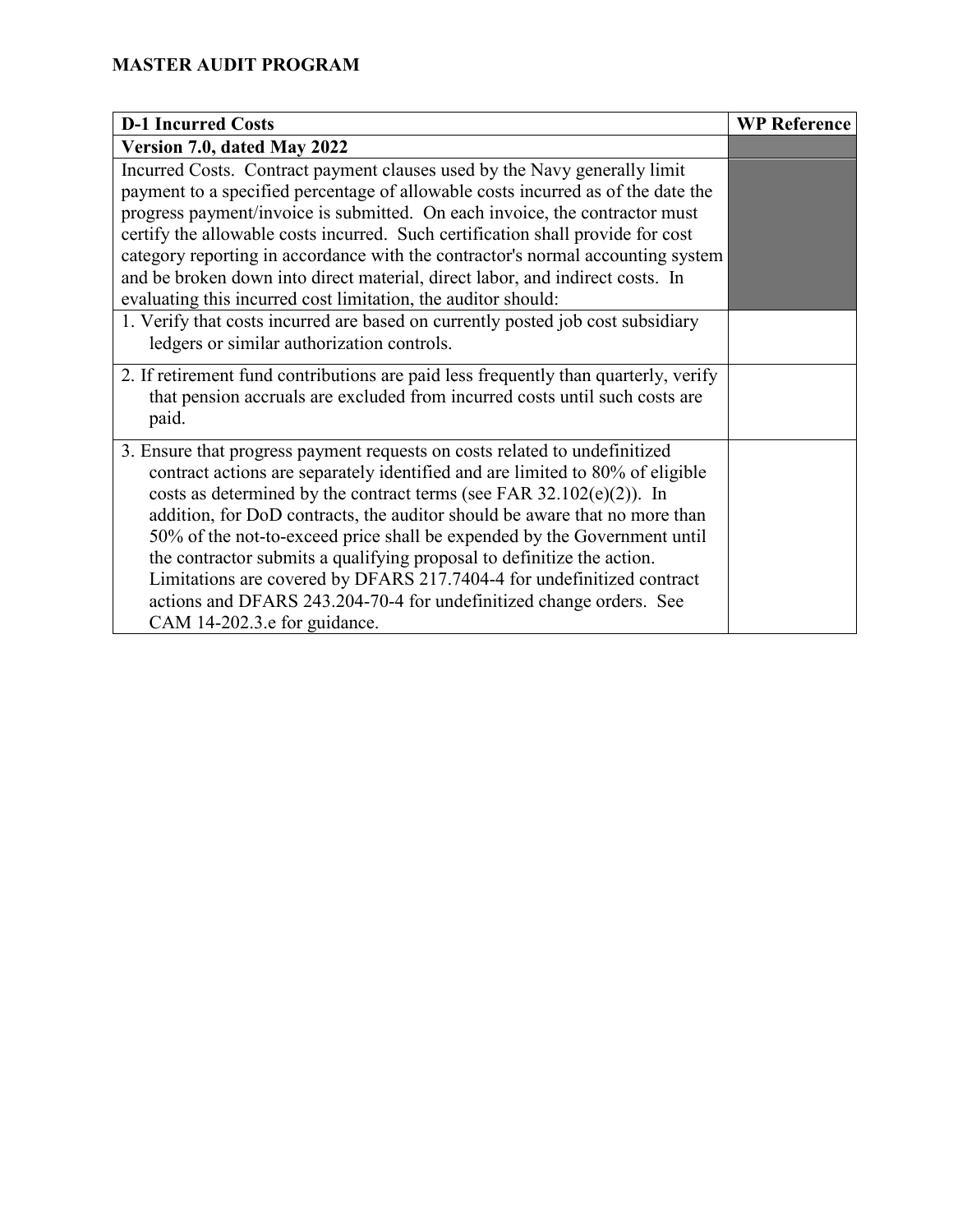| <b>E-1 Other Areas - Percentage of Completion</b>                                                                                                                                                                                                                                                                                   | <b>WP Reference</b> |
|-------------------------------------------------------------------------------------------------------------------------------------------------------------------------------------------------------------------------------------------------------------------------------------------------------------------------------------|---------------------|
| Version 7.0, dated May 2022                                                                                                                                                                                                                                                                                                         |                     |
| 1. Review the contractor's progress payment request to:                                                                                                                                                                                                                                                                             |                     |
| a. Determine whether the progress payment, retention, holdback, etc., rates<br>are in agreement with the payment clause.                                                                                                                                                                                                            |                     |
| b. Check the accuracy of the contractor's progress payment request<br>calculations.                                                                                                                                                                                                                                                 |                     |
| c. Verify that billed costs do not exceed the target or ceiling cost stated in<br>the contract.                                                                                                                                                                                                                                     |                     |
| d. Verify that the payment requested by the contractor based on the<br>percentage of physical progress does not exceed the amount billable<br>based on the incurred cost limitations specified in the contract clause.                                                                                                              |                     |
| 2. Verify that the billed escalation amounts for materials and other types of<br>costs included in the progress payment request are in accordance with the<br>contract provisions.                                                                                                                                                  |                     |
| 3. Verify that progress payments are being properly liquidated. Upon delivery<br>or preliminary acceptance of each vessel, progress payments should be<br>liquidated to the extent paid under the contract.                                                                                                                         |                     |
| 4. Be alert for changes in financial condition that may impact future contract<br>deliveries. If the contractor is in a loss situation on the contract, inform the<br>administrative contracting officer.                                                                                                                           |                     |
| 5. Test the contractor's accounting system's internal controls related to billings<br>for reconciling amounts received on billings for this contract. If the test<br>finds that the contractor has received overpayments, further test the<br>contractor's controls for notifying the contracting officer and the paying<br>office. |                     |
| 6. Add any additional audit steps considered necessary under the circumstances.                                                                                                                                                                                                                                                     |                     |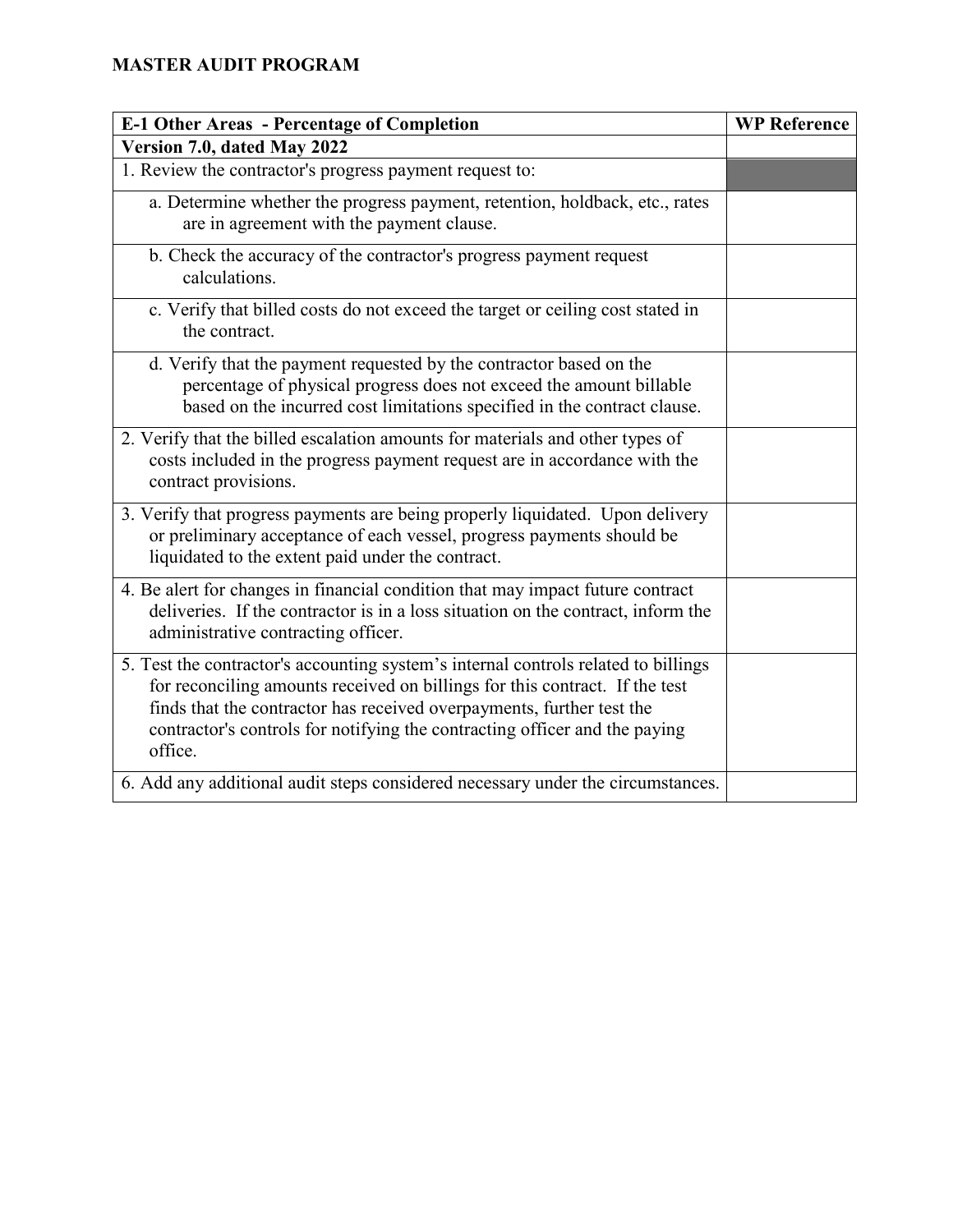| <b>F-1 Percentage of Physical Progress</b>                                                                                                                                                                                                                                                                                                                                                                                                                           | <b>WP Reference</b> |
|----------------------------------------------------------------------------------------------------------------------------------------------------------------------------------------------------------------------------------------------------------------------------------------------------------------------------------------------------------------------------------------------------------------------------------------------------------------------|---------------------|
| Version 7.0, dated May 2022                                                                                                                                                                                                                                                                                                                                                                                                                                          |                     |
| Percentage of Physical Progress. The contract payment clause provides for the<br>computation of progress payments and retention amounts based on specific<br>criteria for physical progress. In determining the reasonableness of that<br>physical progress percentage, review the following:                                                                                                                                                                        |                     |
| 1. Billing Price - The contract billing price should equal the total revised<br>contract price or the sum of the projected final cost and projected profit.<br>Most contract clauses require that any proposed contractor revision to the<br>billing price must be separately set forth in a supplemental agreement to the<br>contract, and include the computations upon which the revision to the<br>billing price is based.                                       |                     |
| 2. Allocated Total Contract Price of Each Vessel - Determine if the computed<br>price is based on appropriate factors. In no event should the allocated total<br>contract price of all vessels exceed the total contract price. The allocated<br>amount is determined by multiplying the total contract price by a percent<br>fraction (representing the quotient from dividing the original unit target price<br>of the vessel by the original total target price). |                     |
| 3. Weighting Factors - These factors are used to measure physical completion<br>by categories of labor and material cost. These factors are revised quarterly<br>or when factual data indicates they are no longer representative of the actual<br>labor and material distribution. Revisions must be supported by detailed<br>de-escalated EACs for direct labor, direct material, and indirect costs with<br>additional data concerning the cause of the changes.  |                     |
| a. Determine if a MOA exists between the Government and the contractor<br>for the weighting factors used to prepare the progress payment.                                                                                                                                                                                                                                                                                                                            |                     |
| b. Verify that the contractor used the weighting factors contained in the<br>most current valid agreement.                                                                                                                                                                                                                                                                                                                                                           |                     |
| c. Review the basis of the agreed to weighting factors and determine if they<br>are reflective of actual labor and material distribution. If the MOA<br>appears to contravene the requirements of either the contract clause or<br>the applicable service instruction, the auditor should pursue the issues<br>in accordance with CAM 5-307(d).                                                                                                                      |                     |
| d. Reconcile the supporting documentation for the cost element weights to<br>the contractor's latest IPMR, C/SSR, or other similar internally<br>generated management reports.                                                                                                                                                                                                                                                                                       |                     |